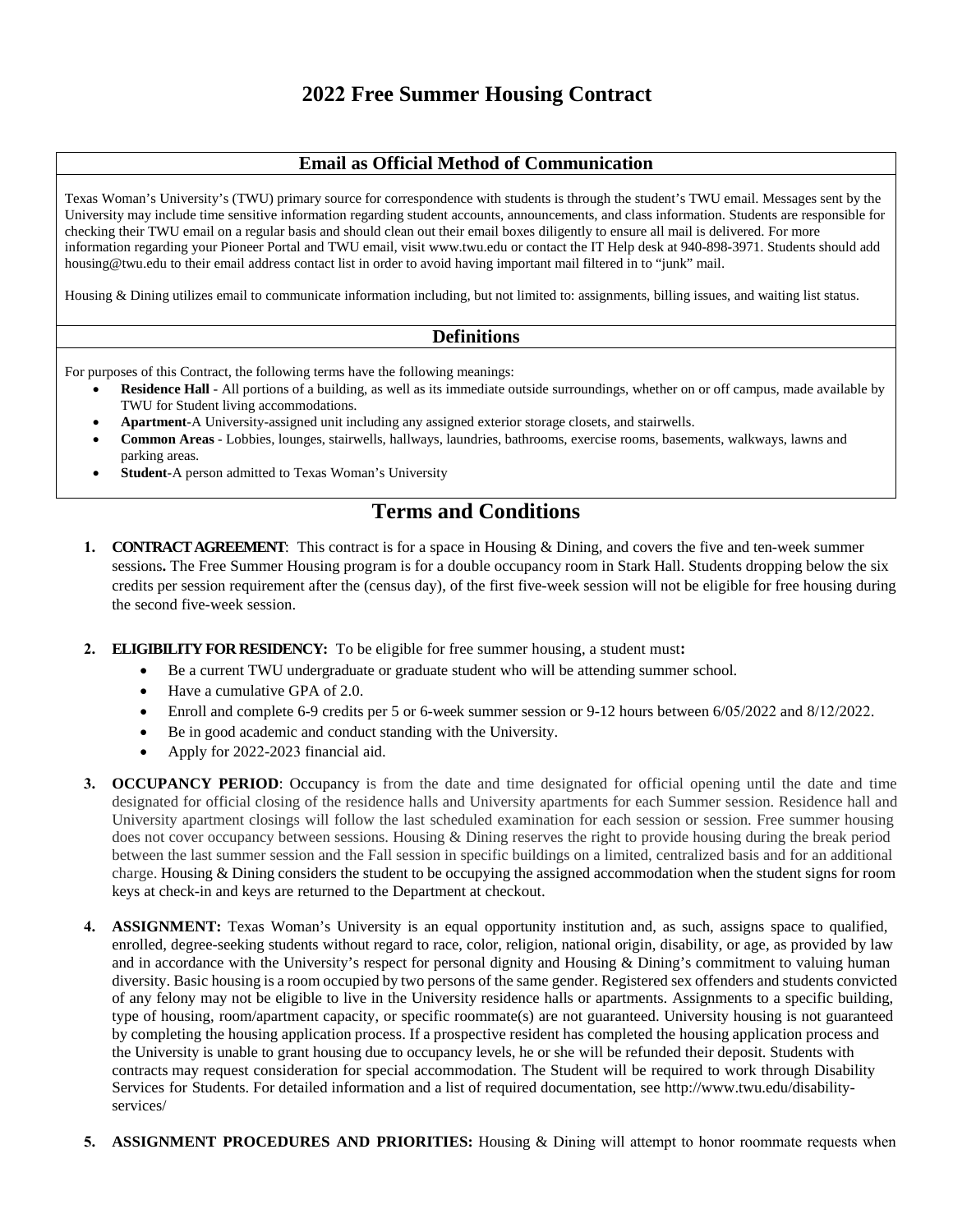students involved have indicated each other as roommates on the housing contract, and both have submitted materials at the same time. This request must be received by May 1. Both students must be eligible for the Free Summer Housing program. The student agrees to accept the assigned space, regardless of preference, and may only cancel the contract according to those terms outlined in section 11.

- **6. USE OF ASSIGNED SPACE:** Occupancy of space is permitted only by the student to whom the space is assigned. Space may not be sublet to any other person(s). The student may not share assigned space with any other individual(s) not officially assigned by the University. The student may not refuse or prevent another assigned student from residing in a shared space (bedroom or apartment). If the student refuses or prevents a new occupant from residing in a shared space, conduct action (including eviction), single room rental fees, or both, may be imposed on the student. Use of space for specific visitation and guest policy information is governed by the Residence Life Handbook available on the TWU Housing website.
- **7. CHANGES IN ASSIGNMENTS**: Room changes may be made only after written approval is communicated from Housing & Dining. Failure to follow established room change procedures as outlined in the Residence Life Handbook available on the TWU Housing website, will constitute breach of this contract and may be grounds for cancellation, charges for occupying a second room, conduct action, or any of the foregoing. The University reserves the right to reassign a resident due to unforeseen events, including, but not limited to, enrollment fluctuations, facility problems, or staff changes.
- **8. CONSOLIDATION AND VACANCY OPTION**: Consolidation is defined as the moving together of residents by Housing & Dining who are paying for a double occupancy room but for some reason, not necessarily because of their actions, are currently in a room with no assigned roommate; or are living in an apartment with empty rooms within the apartment. Double rooms are normally occupied by two students and a 2 or 3 bedroom apartment is occupied by said number of students. If one or more of the occupants does not check in, or, later moves out, the remaining residents may be required to consolidate.
- **9. PAYMENT OF FEES:** The student agrees to accept the assigned space in Housing & Dining and pay housing fees on or before the published payment dates.
	- **a. Application Fee-** Student agrees to pay the \$50 nonrefundable and non-transferrable application/contract fee for University Housing.

The condition of the room or apartment will be inventoried prior to student occupancy and again when the student checks out of the residence hall. The inventory will be used to evaluate the condition of the room. Charges assessed against the student for such items as improper checkout, damage, and/or cleaning fees will be placed on the student's account.

**10. CHECKOUT:** The student must check-out within 24 hours after the student's last final exam of the applicable session or by noon on the last day of the Summer Session per the TWU Academic Calendar, whichever comes first. The student is to vacate the space within 48 hours after withdrawal or dismissal from the University, or be held liable for room charges beyond his/her last date of attendance. Failure to move out within the prescribed period may result in a \$50 per day charge, conduct action, or any or all of the foregoing. In the case of eviction, the University will not be held responsible for student belongings and reserves the right to take possession of and discard such belongings, change all applicable locks, and charge the student for all necessary expenses. The student is expected to complete a proper check out prior to leaving the assigned space, as outlined in the Residence Life Handbook available on the TWU Housing website. When one occupant in a room/apartment moves out while others remain, each is equally and jointly responsible for cleaning the room, bathroom, and common areas. If any of those spaces are found to be in an unacceptable condition, cleaning services will be provided and all residents will be held liable for cleaning charges. The student must also complete and sign the Room Condition Report form and return all keys to a Residence Hall/Apt. staff member. If the student is departing prior to the end of the academic year, a Cancellation form must be completed prior to checkout. Failure to comply with this process may result in additional charges.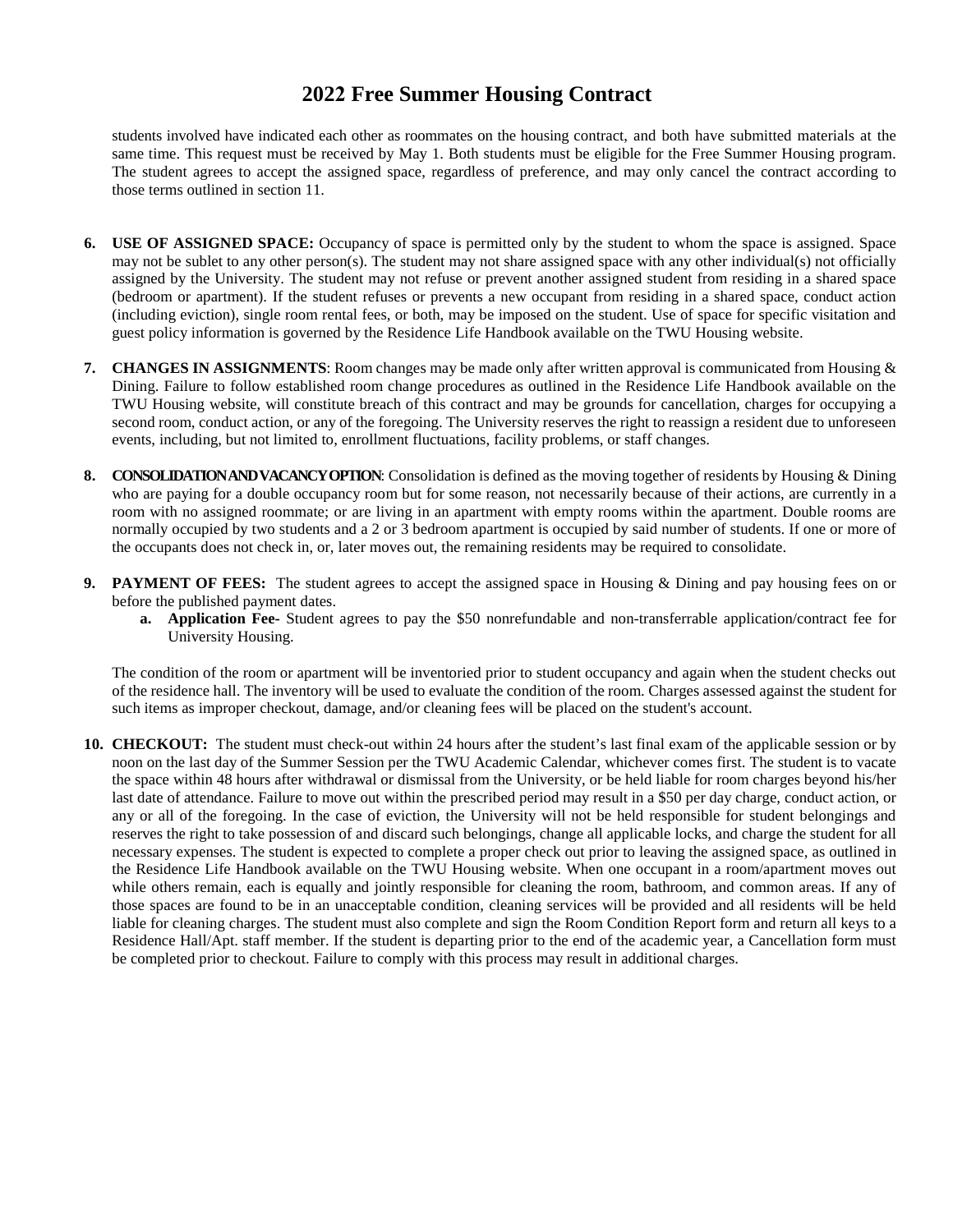**11. CONTRACT CANCELLATION AND REFUNDS**: At a minimum, this contract is in force as long as the Student is officially enrolled the required hours during the Summer and as long as the Student remains in good standing.

#### **CANCELLATION CHARGES-FREE SUMMER HOUSING**

- No application/deposit refund if canceling contract (at any time).
- After May 1 and before move-in-\$100.00 cancellation fee
- No show-\$350 cancellation fee
- After move in-\$350 cancellation fee and prorated costs up to ten days
- Students cancelling their assignment after occupying their space beyond ten days will be charged the entire sessions rent.

The Student may request a cancellation of the contract by completing a cancellation form. Residents who wish to return to University Housing within the summer are not guaranteed a space. The application fee is non-refundable.

**12. DINING SERVICES:** The student agrees that, if living in the residence halls she/he will purchase a meal plan each session for the entire period of the contract. If no meal plan is selected, the student will automatically be assigned and charged a five week meal plan, per five or six week term.

Meal plans are effective during the defined contract period, as outlined in Section 3. Dining and retail locations may be closed or offer limited service during university breaks and the summer terms.

Residents may change to a higher dining plan at any time during the term, and may change to a lower dining plan through the 4th class day each summer session. More than two (2) meal plan changes at any time during the contract term will result in a \$50 administrative fee for each additional change.

#### **Cancellations**

- If a meal plan participant cancels a meal plan they will be charged a \$100 cancellation fee and billed for all Dining Dollars used.
- Refunds will not be given for missed meals due to academic scheduling problems or trips taken by the resident for academic or extracurricular purposes.
- Dining Dollar balances will not carry over to the Fall semester.

#### **Exemptions**

The University, in unique circumstances, may exempt a student from the required meal plan for documented medical conditions or religious dietary observance. It should be noted that all documentation must be submitted to the Executive Director of Housing & Dining by the census day in order for a request to be considered for that session. Please note that the meal plan exemptions requests will only be considered for those who demonstrate that a campus dining plan cannot in any way satisfy their dietary needs and provide appropriate supporting documentation. It is the responsibility of the student to obtain any and all required approvals or necessary documentation.

- **13. BEHAVIOR AND CONDUCT:** The Student is responsible for knowing and observing University policies, rules, regulations and procedures as set forth in the TWU Student Handbook, Student Code of Conduct, and the Residence Life Handbook. These resources are available online at www.twu.edu. The Student is also responsible for observing all applicable federal, state, and local regulations and laws. The University reserves the right to make other rules and regulations as in its judgment may be necessary for the safety, care, and cleanliness of the premises and for the preservation of order. Student agrees to abide by all additional rules and regulations that are adopted. Any student whose contract is terminated as a result of violating The Student Code of Conduct, Residence Life Handbook or as a result of any other disciplinary sanction, will be held financially responsible for the entire session's room rent. Failure to abide by all University policies, rules, regulations and procedures and federal, state and local regulations and laws may result in contract modification or termination.
- **14. CARE OF FACILITIES**: Student is responsible for care of rooms, furnishings, and equipment in Housing & Dining. Student is responsible for keeping the assigned unit clean and sanitary. In order for the campus to remain committed to environmental responsibility, the student is responsible for disposing of trash and recyclable materials in bins provided in all common areas. The student agrees to cooperate with roommates in the common protection of University and personal property. The student also agrees to refrain from modifying the space in any way, except as expressly permitted in writing by the Housing & Dining Office, and to promptly pay all assessed charges for damages, special cleaning, or maintenance resulting from misuse or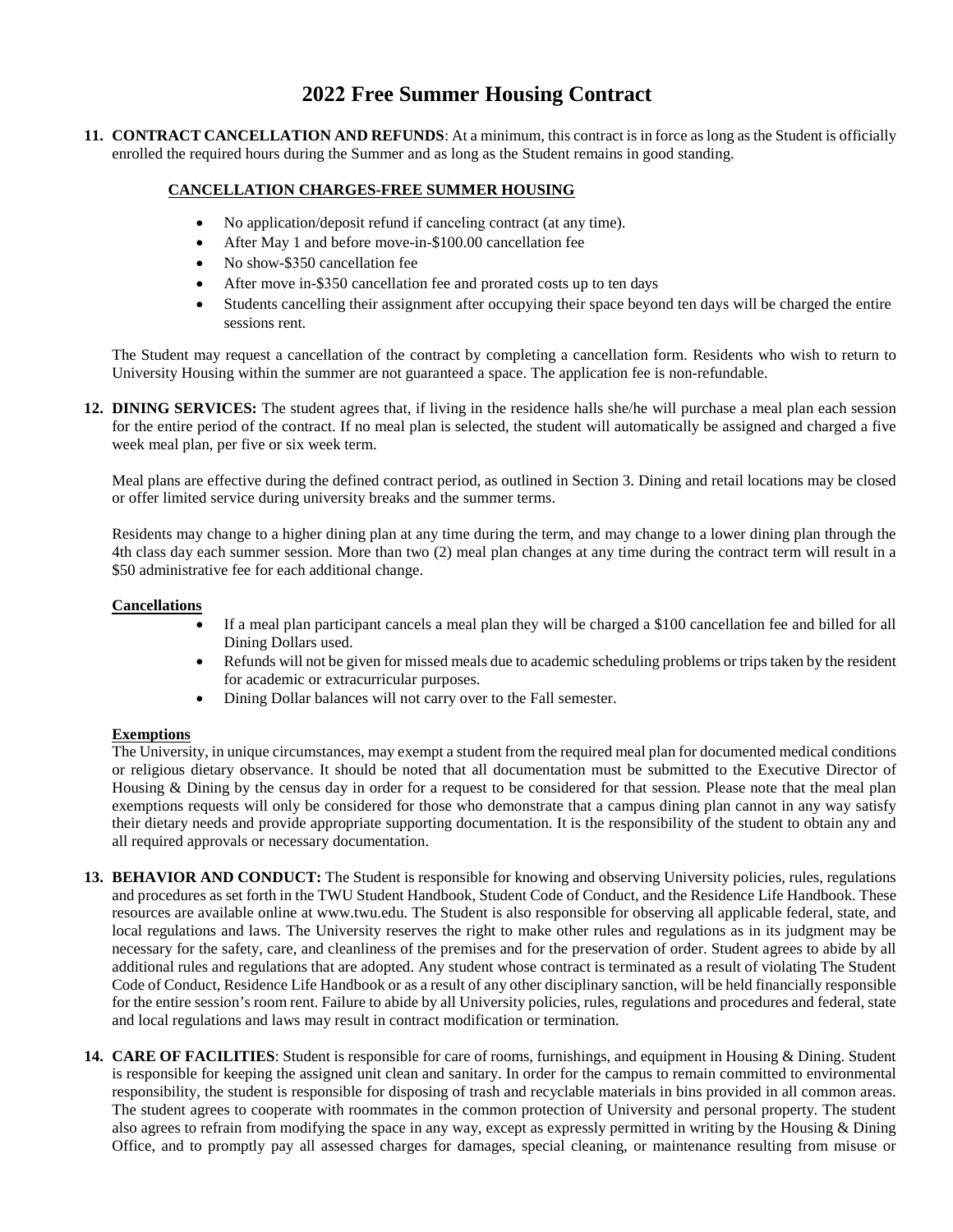modification of the facility. The student is jointly liable with roommates and/or suitemates for assessed charges in the room, apartment, or common area of the residence hall, unless the responsible individual is identified.

- **15. KEYS/CARD ACCESS:** Student agrees not to duplicate any keys assigned, or to transfer their keys or identification card to another person, and will be subject to conduct action or termination of this contract if this occurs. If keys are not returned at check out, or if the keys are lost or stolen, the student agrees to pay for all lock changes and key replacements. Student is responsible for securing the assigned unit at all times and taking such precautions as is necessary for personal and property protection.
- **16. EMERGENCY ACCESS**: The University reserves the right to have authorized University staff, property management personnel, state officials, and other authorized personnel enter the student's rooms/apartments with prior notice (24 – 48 hours) at reasonable times to inspect, maintain, and repair the premises and furnishings. Students are expected to promptly report damages and necessary repairs, in accordance with established and published procedures. In the event of an emergency, notice may be given immediately before entering. In accordance with the Residence Life Handbook, when authorized personnel have a reasonable belief that a violation of a University or Housing regulation, local ordinance, state or federal statute is in progress, and/or other emergency purposes exist, they may enter the student's rooms/apartments/suites/house without notice. Student's signature on this contract and/or online submission electronically of this contract constitutes explicit consent for authorized personnel to enter the student's rooms, apartments, and/or suites without notice for such purposes.
- **17. LIMITATION OF UNIVERSITY LIABILITY**: The University is not liable for damage to or loss of personal property, or failure or interruption of utilities. Students are encouraged to review family homeowner's insurance policies or to carry personal renter's insurance. Student understands that the University's insurance does not cover a student's belongings from losses not caused by the University's negligence. The University is not liable for any personal conflict of students with co-residents, resident's guests or invitees, or with any other residents that reside in on-campus residence halls or apartments. Therefore, a conflict between students does not constitute grounds for contract termination. The University shall not be liable for any death, injury, damage or loss to person or property, including, but not limited to, any death, injury, damage or loss caused by burglary, assault, vandalism, theft or any other crimes, negligence of others, wind, rain, flood, hail, ice, snow, lightning, fire, smoke, explosions, natural disaster or other acts of God, or any other cause beyond the reasonable control of the University; and the Student hereby expressly waives all claims for such death, injury, damage or loss. Resident agrees to indemnify, defend and hold harmless the University, and its respective officers, Executive Directors, members, managers, agents, employees and legal representatives from any and all liabilities, claims, suits, demands, losses, damages, fines, penalties, fees, costs or expenses (including, but not limited to, reasonable attorney's fees, costs and expenses if permitted by prevailing law) arising by reason of any death, injury, damage or loss sustained by any person, including Student, Student's guests and invitees to the extent not caused by any omission, fault, negligence, or other misconduct by the University.
- **18. IMMUNIZATION:** The student, or parent or guardian of the student, will be required to provide a certificate signed by a health practitioner or an official immunization record showing the student has received the bacterial meningitis vaccination or booster during the five-year period prior to enrollment, and not less than 10 days before the move - in day. Documentation may be faxed, scanned and emailed, mailed, or hand delivered to the Office of Registrar or the Office of Admission Processing. Students, 22 years of age or older, are not required to file the exemption or show proof of the vaccination.
- **19. PHOTO RELEASE**: The Student grants Texas Woman's University permission to: record Student's participation in and appearance on videotape, audiotape, film, photograph or any other medium; use Student's name, likeness, voice and biographical material in connection with such recordings; exhibit or distribute such recordings in whole or in part without restrictions or limitation for any legal purpose, including without limitation, educational or promotional purposes, which the University and those acting pursuant to its authority deem appropriate; and copyright such recordings in its own name or to publish, to market and to assign such recordings without consideration, compensation or report to Student. Should a student (or, if under 18 years of age, his/her parent/guardian) NOT want to be photographed or recorded, or have their name, voice, or biographical material used in connection with any such recording, please obtain a copy of the appropriate Opt Out of Photograph Release form available at the Housing & Dining office (Mary's Hall, Parliament Village-Building 125 on the campus map), complete it by May 1 for the Summer Sessions and return it to Housing & Dining, Main Office. Unless you complete an appropriate Opt Out of Photograph Release form, your presence in or around Housing & Dining facilities and/or properties, as well as on and off campus Housing & Dining sponsored events, will constitute your consent to the capturing and/or use of your image and/or voice, name and biographical material by the Housing & Dining and will expressly and impliedly waive any claims or rights, whether in law or equity, related thereto.
- **20. CONTRACT MODIFICATION OR TERMINATION:** This contract may be modified or terminated for cause as determined by the Executive Director of Housing & Dining or his/her designee. If the contract is terminated for cause, the